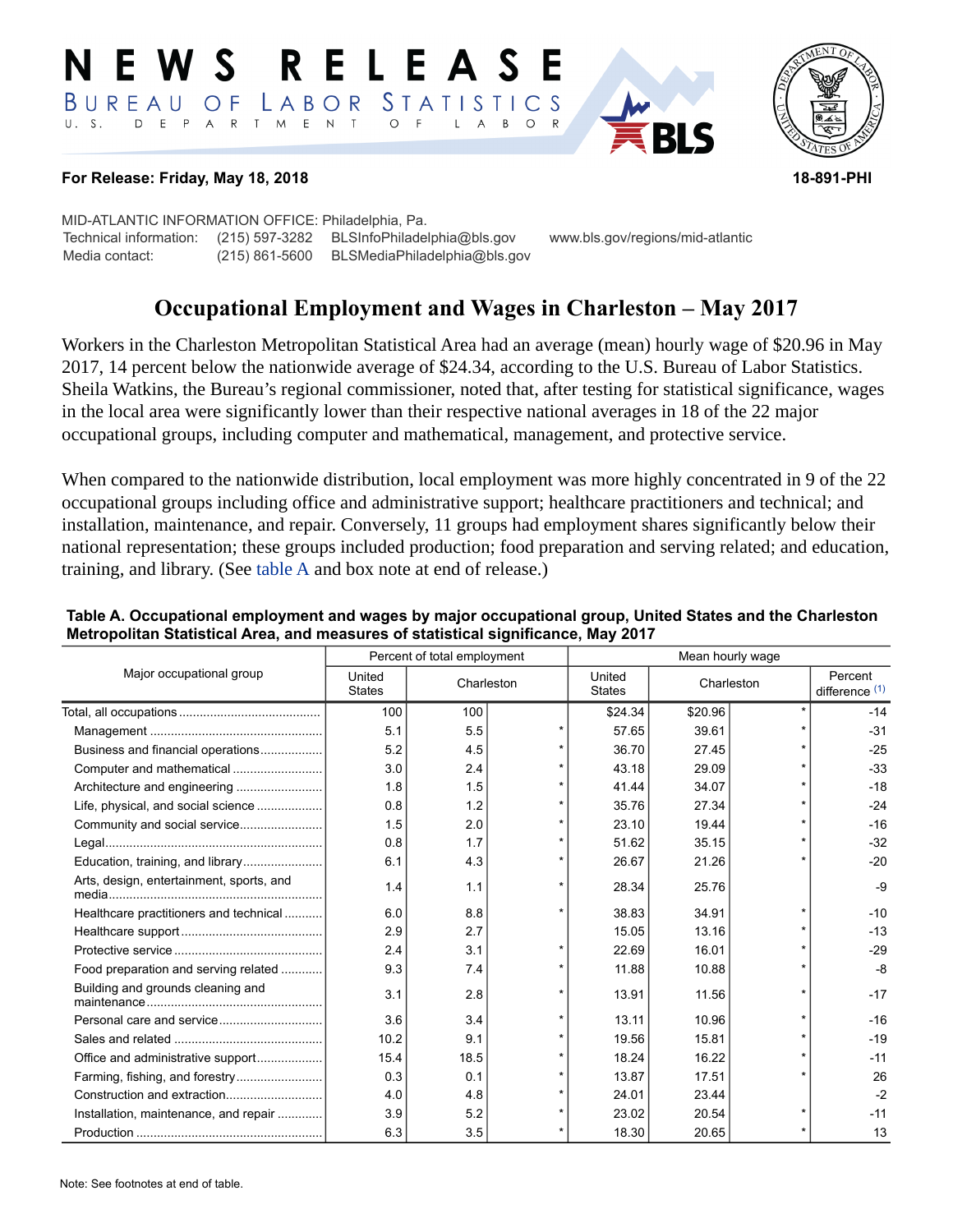#### **Table A. Occupational employment and wages by major occupational group, United States and the Charleston Metropolitan Statistical Area, and measures of statistical significance, May 2017 - Continued**

|                                    | Percent of total employment |            |  | Mean hourly wage        |            |  |                         |
|------------------------------------|-----------------------------|------------|--|-------------------------|------------|--|-------------------------|
| Major occupational group           | United<br><b>States</b>     | Charleston |  | United<br><b>States</b> | Charleston |  | Percent<br>difference ( |
| Transportation and material moving | 7.0 <sub>1</sub>            | 6.7        |  | 17.82                   | 16.47      |  | -8                      |

<span id="page-1-0"></span>Footnotes:

(1) A positive percent difference measures how much the mean wage in the Charleston Metropolitan Statistical Area is above the national mean wage, while a negative difference reflects a lower wage.

\*The percent share of employment or mean hourly wage for this area is significantly different from the national averag of all areas at the 90-percent confidence level.

One occupational group—construction and extraction—was chosen to illustrate the diversity of data available for any of the 22 major occupational categories. Charleston had 5,280 jobs in the construction and extraction group, accounting for 4.8 percent of local area employment, significantly above the 4.0-percent share nationally. The average hourly wage for this occupational group locally was \$23.44, close to the national average of \$24.01.

With employment of 960, construction laborers was the largest detailed occupation within the construction and extraction group, followed by operating engineers and other construction equipment operators (890). Among the higher-paying jobs were first-line supervisors of construction trades and extraction workers with a mean hourly wage of \$33.80 and plumbers, pipefitters, and steamfitters with a wage of \$28.81. At the lower end of the wage scale were highway maintenance workers (\$13.56) and construction laborers (\$17.32). (Detailed occupational data for construction and extraction are presented in table 1; for a complete listing of detailed occupations available go to [www.bls.gov/oes/current/oes\\_16620.htm](https://www.bls.gov/oes/current/oes_16620.htm).)

Location quotients allow us to explore the occupational make-up of a metropolitan area by comparing the composition of jobs in an area relative to the national average. (See [table 1.](#page-4-0)) For example, a location quotient of 2.0 indicates that an occupation accounts for twice the share of employment in the area as it does nationally. In the Charleston area, above-average concentrations of employment were found in many of the occupations within the construction and extraction group. For instance, operating engineers and other construction equipment operators were employed at 3.1 times the national rate in Charleston, and continuous mining machine operators at 14.0 times the U.S. average. On the other hand, electricians had a location quotient of 0.9 in Charleston, indicating that this particular occupation's local and national employment shares were similar.

These statistics are from the Occupational Employment Statistics (OES) survey, a federal-state cooperative program between BLS and State Workforce Agencies, in this case, WorkForce West Virginia.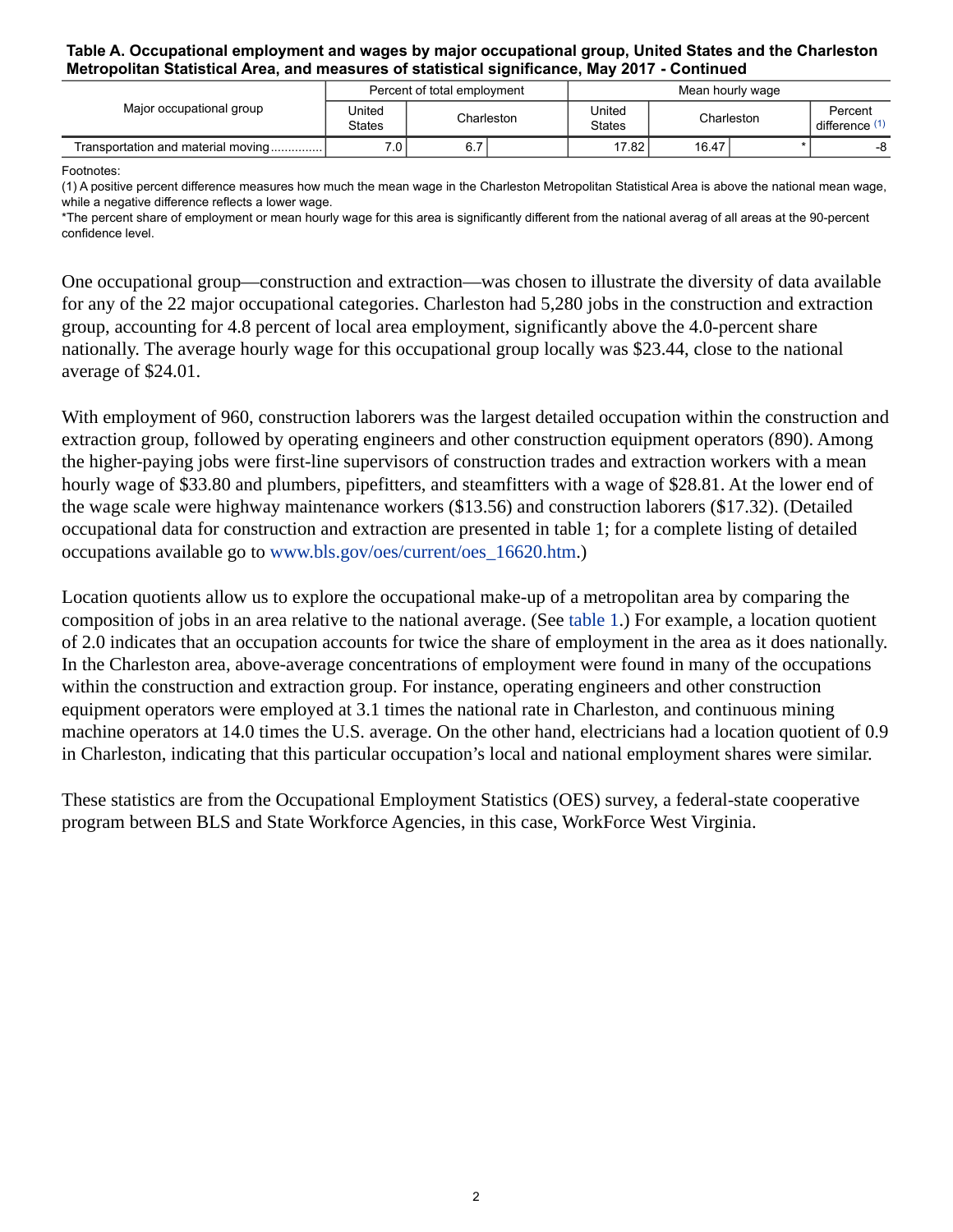## **Note on Occupational Employment Statistics Data**

With the release of the May 2017 estimates, the OES program has replaced 21 detailed occupations found in the 2010 Standard Occupational Classification (SOC) with 10 new aggregations of those occupations. In addition, selected 4- and 5-digit North American Industry Classification System (NAICS) industries previously published by OES will no longer be published separately. Some of the 4-digit NAICS industries that are no longer being published separately will instead be published as OES-specific industry aggregations. More information about the new occupational and industry aggregations is available at [www.bls.gov/oes/changes\\_2017.htm.](https://www.bls.gov/oes/changes_2017.htm)

A value that is statistically different from another does not necessarily mean that the difference has economic or practical significance. Statistical significance is concerned with the ability to make confident statements about a universe based on a sample. It is entirely possible that a large difference between two values is not significantly different statistically, while a small difference is, since both the size and heterogeneity of the sample affect the relative error of the data being tested.

## **Technical Note**

The Occupational Employment Statistics (OES) survey is a semiannual survey measuring occupational employment and wage rates for wage and salary workers in nonfarm establishments in the United States. The OES data available from BLS include cross-industry occupational employment and wage estimates for the nation; over 650 areas, including states and the District of Columbia, metropolitan statistical areas (MSAs), metropolitan divisions, nonmetropolitan areas, and territories; national industry-specific estimates at the NAICS sector, 3-, 4-, and selected 5- and 6-digit industry levels, and national estimates by ownership across all industries and for schools and hospitals. OES data are available at [www.bls.gov/oes/tables.htm](https://www.bls.gov/oes/tables.htm).

OES estimates are constructed from a sample of about 1.2 million establishments. Each year, two semiannual panels of approximately 200,000 sampled establishments are contacted, one panel in May and the other in November. Responses are obtained by mail, Internet or other electronic means, email, telephone, or personal visit. The May 2017 estimates are based on responses from six semiannual panels collected over a 3-year period: May 2017, November 2016, May 2016, November 2015, May 2015, and November 2014. The overall national response rate for the six panels, based on the 50 states and the District of Columbia, is 72 percent based on establishments and 68 percent based on weighted sampled employment. The unweighted sample employment of 82 million across all six semiannual panels represents approximately 58 percent of total national employment. The sample in the Charleston Metropolitan Statistical Area included 1,432 establishments with a response rate of 69 percent. For more information about OES concepts and methodology, go to [www.bls.gov/oes/current/oes\\_tec.htm](https://www.bls.gov/oes/current/oes_tec.htm).

The May 2017 OES estimates are based on the 2010 Standard Occupational Classification (SOC) system and the 2017 North American Industry Classification System (NAICS). Information about the 2010 SOC is available on the BLS website at [www.bls.gov/soc](https://www.bls.gov/soc) and information about the 2017 NAICS is available at [www.bls.gov/bls/naics.htm.](https://www.bls.gov/bls/naics.htm)

## **Metropolitan area definitions**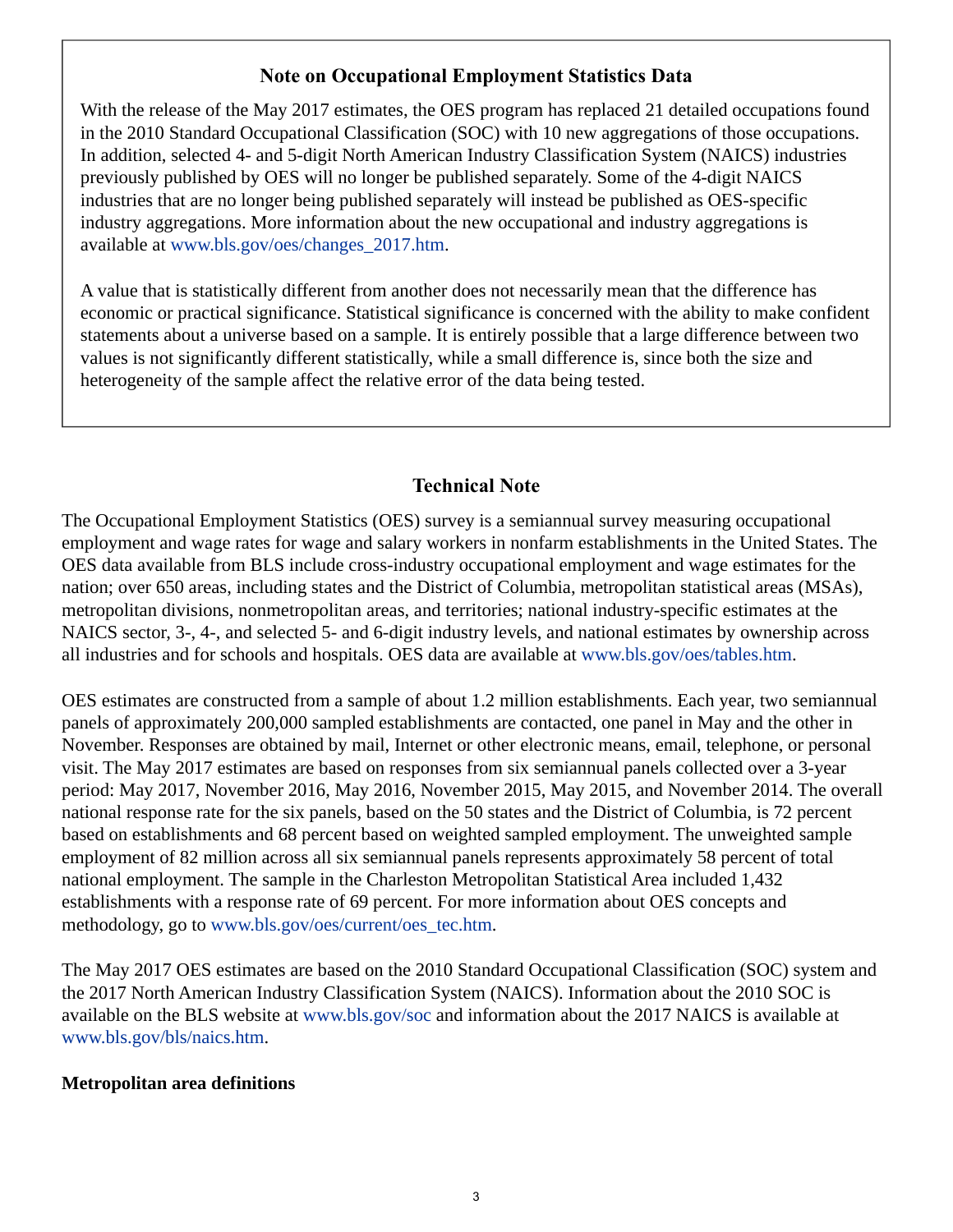The substate area data published in this release reflect the standards and definitions established by the U.S. Office of Management and Budget.

The **Charleston Metropolitan Statistical Area** includes Boone, Clay, and Kanawha Counties in West Virginia.

## **Additional information**

OES data are available on our regional web page at <https://www.bls.gov/regions/mid-atlantic>. Answers to frequently asked questions about the OES data are available at [www.bls.gov/oes/oes\\_ques.htm](https://www.bls.gov/oes/oes_ques.htm). Detailed technical information about the OES survey is available in our Survey Methods and Reliability Statement on the BLS website at [www.bls.gov/oes/current/methods\\_statement.pdf](https://www.bls.gov/oes/current/methods_statement.pdf).

Information in this release will be made available to sensory impaired individuals upon request – Voice phone: (202) 691-5200; Federal Relay Service: (800) 877-8339.